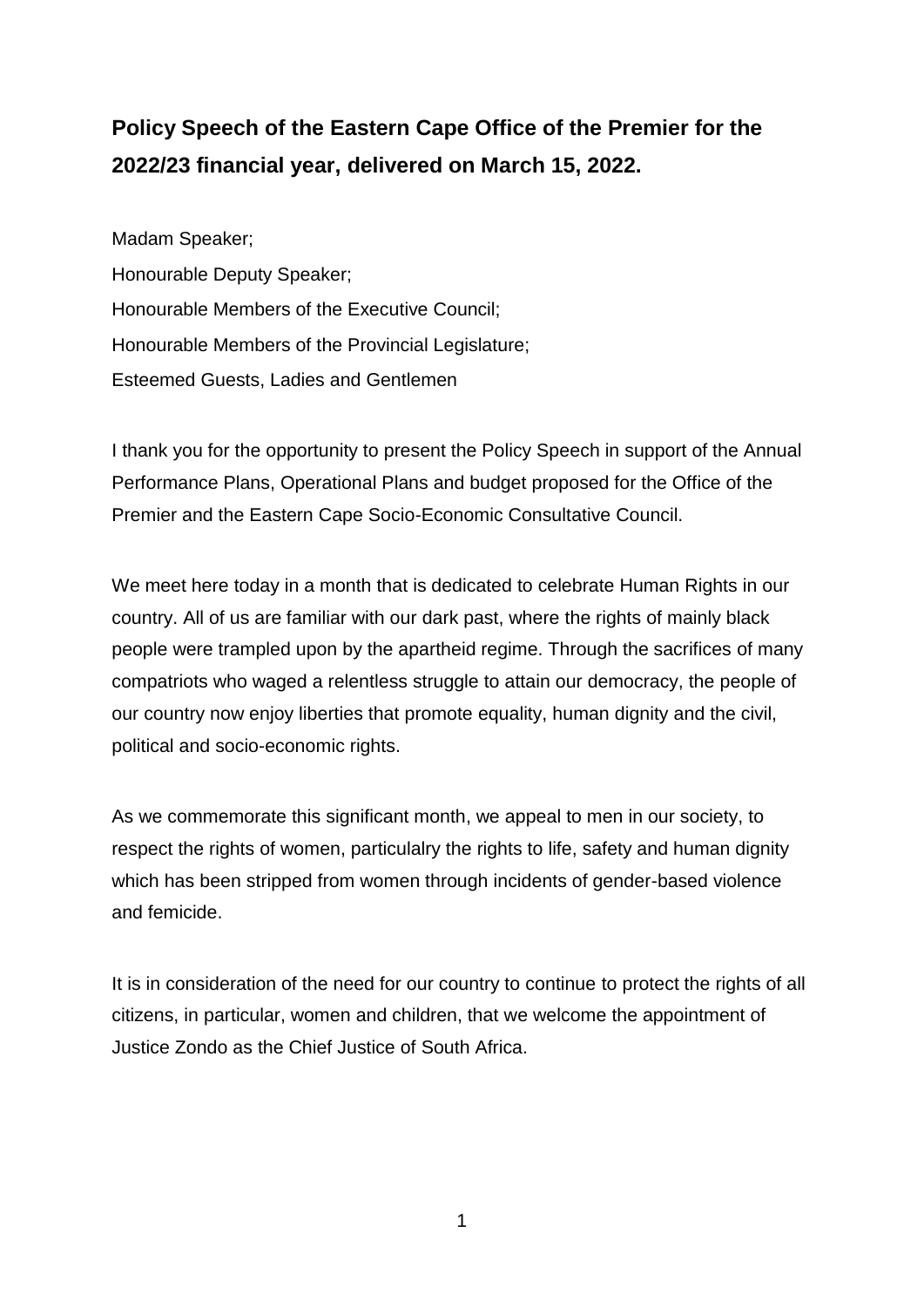Honorable Speaker, the policy speech we are presenting today represents the contribution of the OTP to the commitments outlined in the State of the Province Address. Once again, I would like to thank the Honourable Members, media institutions, stakeholders and the people of the Eastern Cape for the insights shared through debates, discussions and coverage of SOPA 2022.

Some of the commitments we made in the SOPA of 2022 are already coming to fruition. Last week I was at the Isuzu Plant in Gqeberha to open the mass production line for the D-Max Bakkie. The first bakkie of this new generation will roll out of the assembly line next month, manufactured by the hands of our people for world markets. We are humbled by the overwhelming support and positive feedback we have received in our latest intervention to assist students trapped in debt in the four universities in our Province. We could not fold our arms when many of our students who are the hope of their families are facing challenges of access to higher education. We call on NSFAS to put more emphasis on efficiency in their system because most of the students we are funding with our intervention qualify for NSFAS.

Honourable Members, the Office of the Premier remains committed to playing its part in pursuing the Vision 2030 as espoused in the Provincial Development Plan on "Building the Eastern Cape we Want". The major risk for the Province and the nation at large remains the shrinking revenue base, which forces government to continually reprioritise its policies in order to stimulate the economy and minimise the social impact of Covid-19.

In response, and inspired by the remembrance of our legend, Reverend John Knox Bokwe, our efforts in 2022/23 and beyond will be guided by three cardinal points which are all in line with the Provincial clarion call for "**recovery and enhancing sustainability**". We believe that a focus on the following areas will help us achieve better results and impact:

*Firstly,* we will ensure government generates value from own resources through coordinating performance management in the provincial administration. This will help

 $\mathfrak{D}$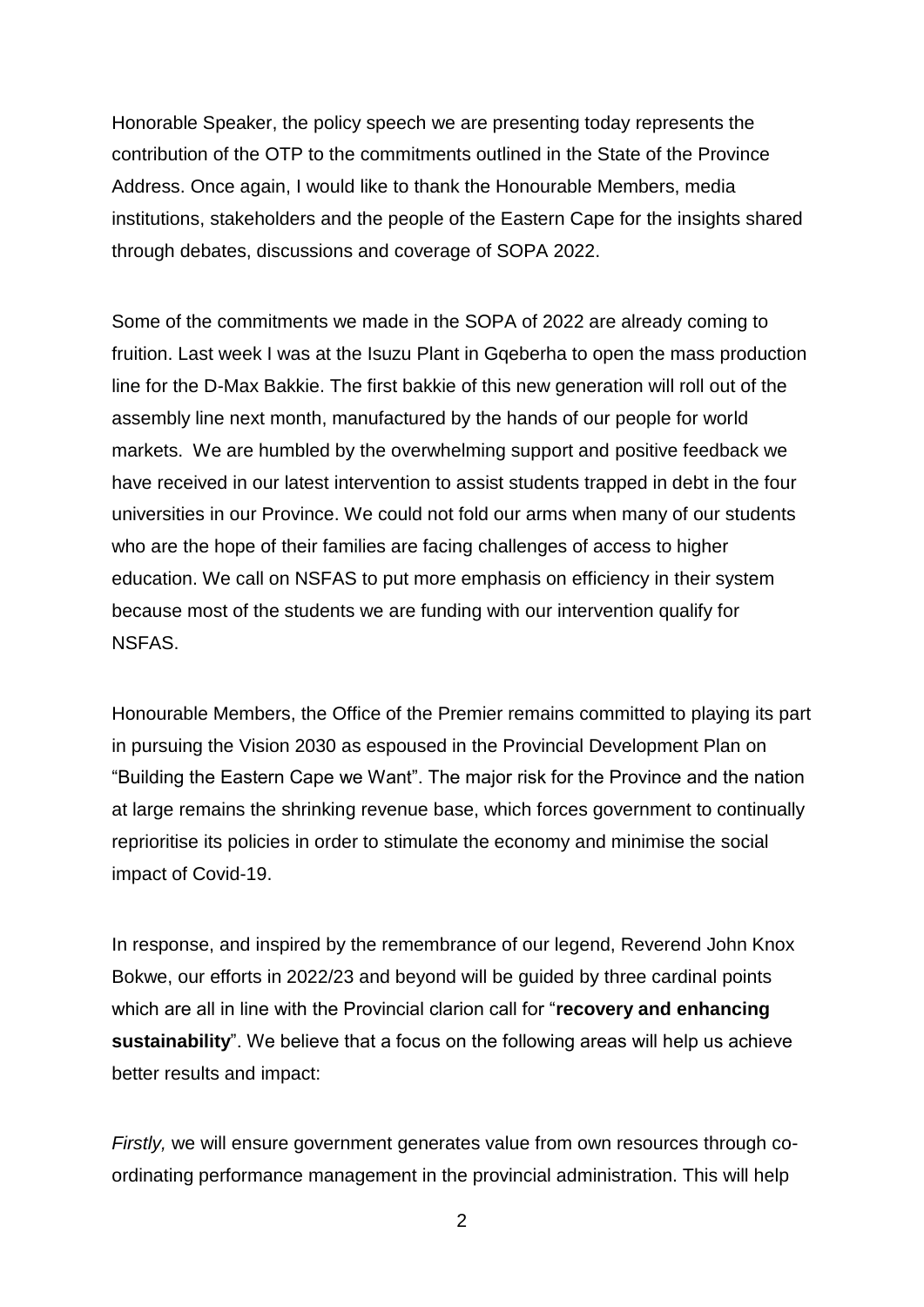government departments and entities to achieve their planned performance and expenditure targets.

*Secondly,* we will leverage resources through harnessing investment by global partners, national departments and state-owned entities to achieve Province's development objectives. This is in recognition of the fact that the government fiscus alone will never succeed to eradicate poverty, unemployment and inequality in our Province. It will require a consistent and deliberate effort to attract investment in the provincial economy by national state-owned entities and the private sector.

*Thirdly,* we will lead development through building an agile state. The challenges we face require 'out of the box' thinking and innovative solutions. So are the opportunities, they won't wait for us for ever, they require a government system that plays in areas of our province's competitive advantage, speedily adapts processes to take advantage of emerging opportunities and intervenes timely and decisively when required.

To this end, the **Office of the Premier is allocated R963.592 million** in the 2022/23 financial year. This budget indicates an increase of 17% compared with 2021/22 budget.

**Programme 1: which deals with Administration** is allocated **R170 785m.** The programme provides strategic leadership, management and support services to the Premier, Director-General and the Department. As the apex department in the Provincial administration, the programme will facilitate critical social compacts to ensure that the priorities and projects identified in the SOPA are implemented effectively. Through the leadership of the Premier and the Director General, the programme will strengthen the co-ordination of all efforts to mobilise foreign and domestic investments into the province as well as to ensure that there is an improvement in performance and audit outcomes across the Provincial Administration.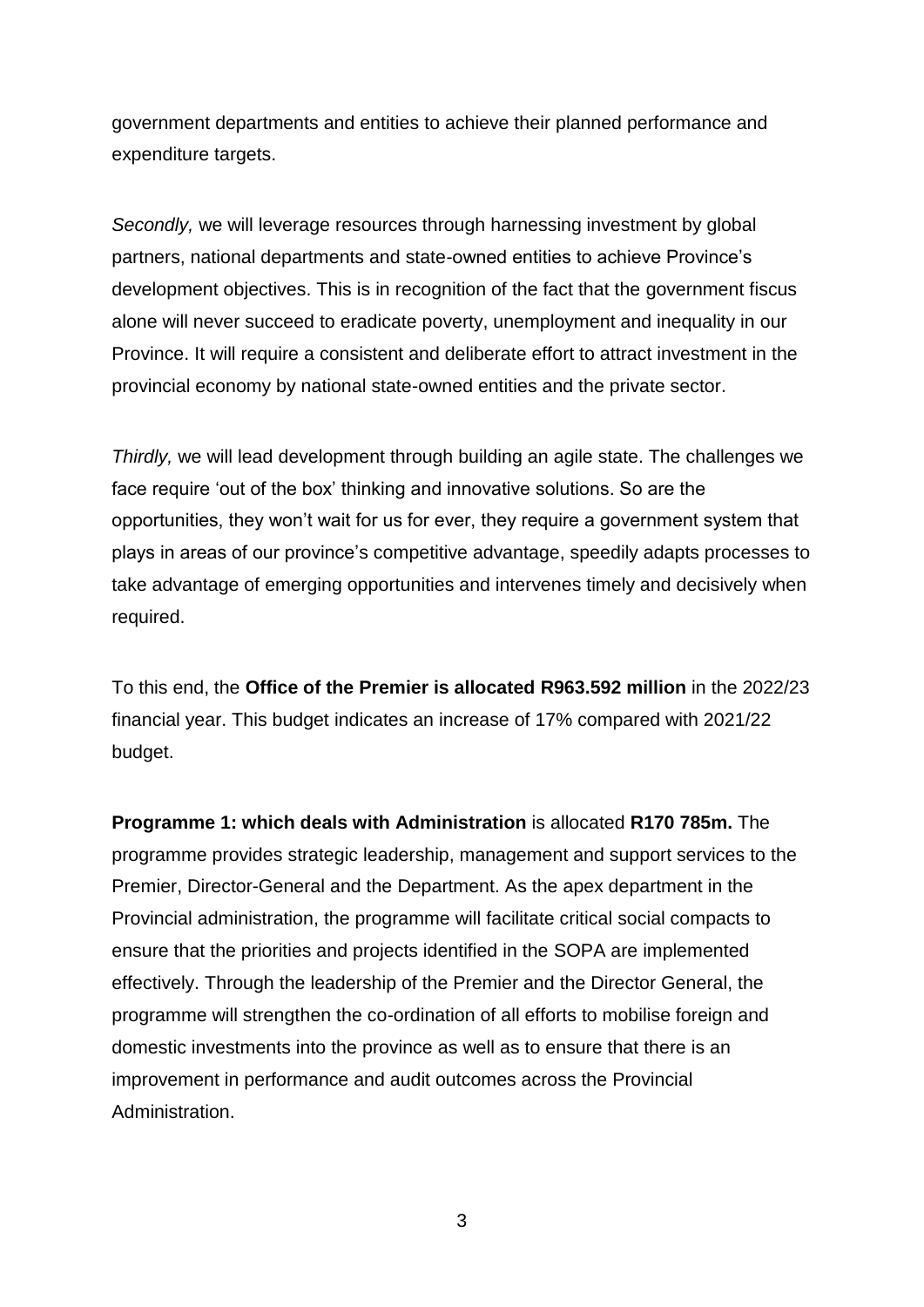Programme 1 also houses the financial and corporate services functions, the engine room of the institution. We will spare no effort in pursuit of good corporate governance through the implementation of measures to improve our management practices. The re-introduction of the departmental public service excellence programme is bringing back excitement and is motivating employees to improve quality and innovation in rendering public services. The programme will also lead efforts to achieve transformation through the implementation of gender equity plans and job access strategies in the Department.

The significant decrease in the budget of this programme is due to the transfer of the resources allocated to the broadband project to Programme 3 where provincial ICT is housed.

## **Programme 2: which deals with Planning, Policy Co-ordination Monitoring and Evaluation** is allocated **R410 198m.** The programme is responsible for setting the provincial administration's programme of action, and lead evidence-based decisionmaking for integrated policy formulation, planning, monitoring, reporting, evaluation and review of government programmes, including intergovernmental, stakeholder, international relations management and transformation programmes. The programme also manages strategic interventions, including youth development.

As part of its mandate, the Office of the Premier is tasked with providing strategic leadership in policy development and planning in the Province. In the 2022/23 financial year the Department intends to facilitate the development or review and subsequent monitoring of the following integrated plans:

- Provincial Investment Plan;
- Integrated Social Infrastructure Plan;
- Project Plan for Coordinating Departments to ensure- effective implementation of priority projects;
- 2022/23 Programme of Action;
- Provincial Medium-Term Strategic Framework;
- Provincial Government Performance Improvement Plan; and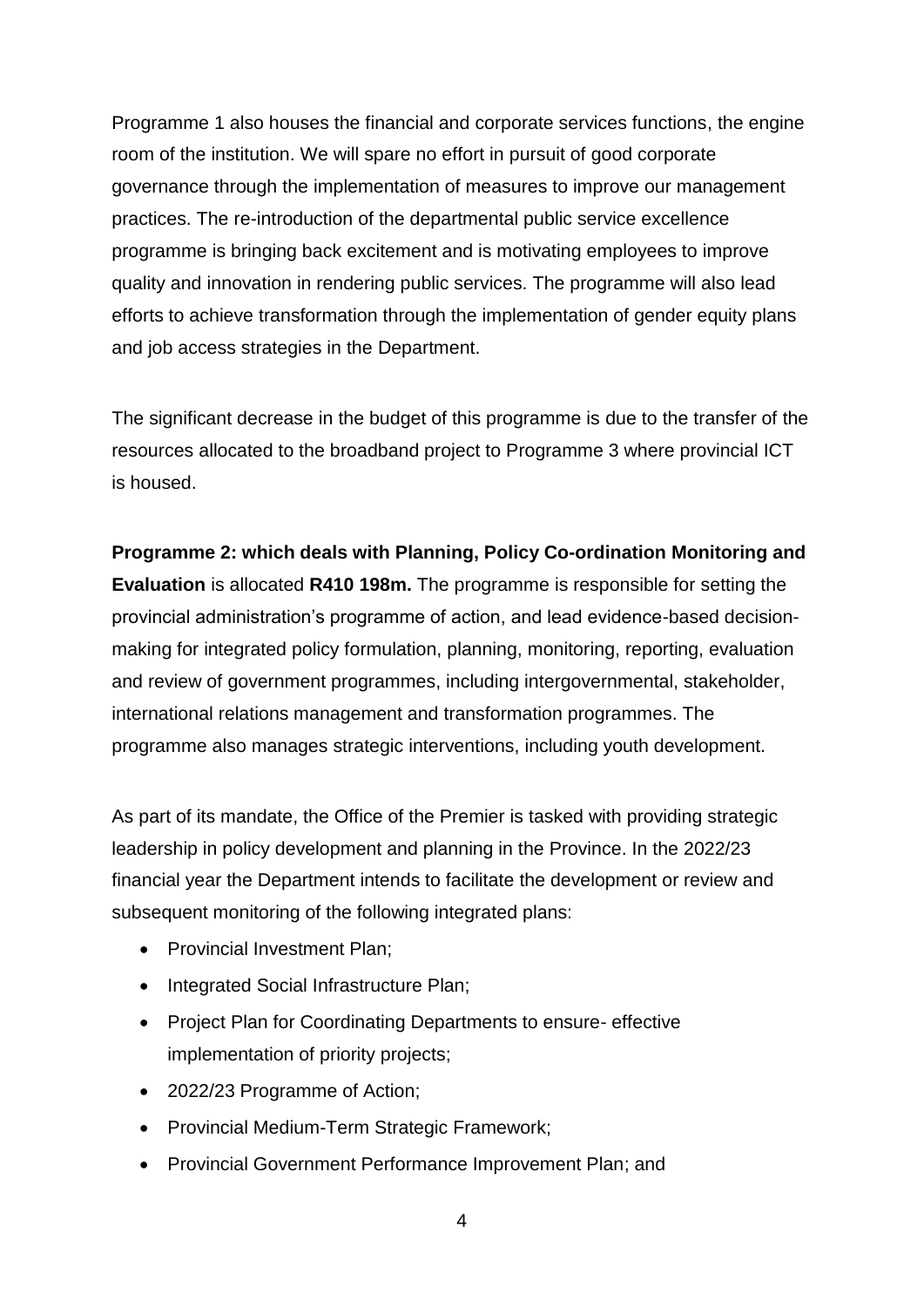Eastern Seaboard Development Plan.

The Small-Town Revitalisation Programme which has been a huge success in the first phase, will continue to be rolled out to the identified municipalities to address services backlogs mainly due to poor infrastructure and capacity challenges in municipalities. To date, the programme ensured expenditure of R771 million on improving access to basic infrastructure across 17 municipalities in the province which include PSJ, KSD, Raymond Mhlaba, Elundini, Dr Beyers Naude, Ndlambe, Sunday's River Valley, Koukamma, Ngcobo, Enoch Mgijima, Great Kei, Mbhashe, Mnquma, Ntabankulu, Umzimvubu, Ingquza Hill and Nyandeni. More than 70 infrastructure projects were completed which include:

- 25 roads projects,
- 14 electrification projects,
- 4 transport hubs, and
- 27 Water and Sanitation projects.

The impact of this programme was felt by both businesses and local people because the programme created 207 business opportunities for local SMME's, 7218 jobs which includes 38 jobs for people with disabilities, 910 jobs for women, 3427 for youth. The programme also served as a platform for 31 students to receive practical training to obtain their qualifications and gained valuable experience. The programme attracted private investment which resulted in construction of shopping centres in Mount Fletcher, Flagstaff, Libode and Ngqeleni. These private investments resulted in further creation of more than 200 permanent jobs. Three (3) of the existing projects will be completed, whilst 21 new projects will be started in the 2022/23 financial year.

There are many corporates who want to put their hands on the deck and support of efforts of building the Eastern Cape we want. In response to this positive interest by corporates, the OTP plans to develop a comprehensive Corporate Social Investment (CSI) coordination and mobilisation strategy in order to augment the resources that the corporates are making available for the province.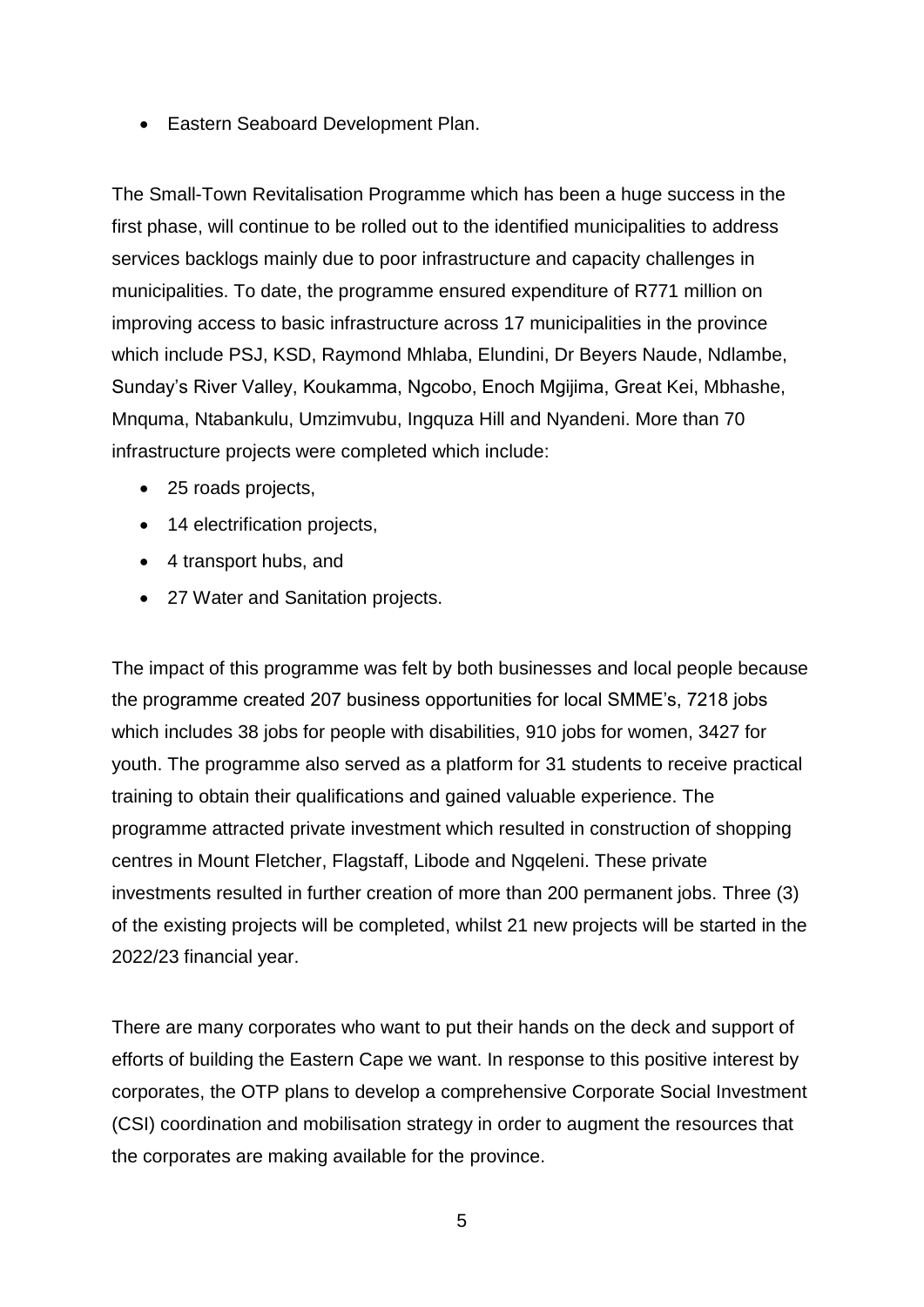The Department will also continue with its efforts to ensure that needs of youths are progressively addressed in line with the P-MTSF. In improving co-ordination of youth development initiatives, youth forums have been established in Alfred Nzo, Chris Hani and Joe Gqabi Districts. In 2022/23 we will cover the two Metros and the remaining Districts. These forums will enhance the integration, implementation, and monitoring of youth development programmes at municipal level.

The Isiqalo Youth Fund was successfully transferred to the Office of the Premier. As at the end of February 2022, R19.3m has been disbursed to 16 various youth projects throughout the Province. As alluded to in the Budget Speech, government is exploring means to recapitalize this fund. In this regard, further announcement will be made in the Adjustment Budget. Whilst continuing with the Isiqalo Youth Fund and other youth owned Small, Medium and Micro Enterprises development programmes, we will expand our reach on youth skills development and empowerment programmes especially on the digital skills to equip our youth to partake in the Digital Economy. Efforts to this effect include partnership with the Department of Employment and Labour on the Youth Digital eXponential Project.

Honorable Members, the country, and the province, witnessed unacceptable levels of Gender Based Violence & Femicide (GBVF) during the various levels of lockdowns that were initiated to curb the spread of the Covid-19 virus. This prompted the Province to respond to this scourge through the resuscitation of the Provincial Gender Machinery with the intention to consolidate all anti-GBVF efforts under the auspices of this machinery. The Province will continue with the implementation of the GBVF Response Plan which entails the co-ordination of the efforts of all relevant role players. Gains on the implementation of this strategy so far include:

- 75.6% out of the targeted 93% Conviction rate in sexual offences
- 100% Conviction rate in the cases of corruption in government: it is a concern though that the actual number of prosecuted cases is very low.
- 87% Conviction rate in Intimate Partner Femicide against the 75% term target.
- 95% Conviction rate in Femicide cases against the 70% term target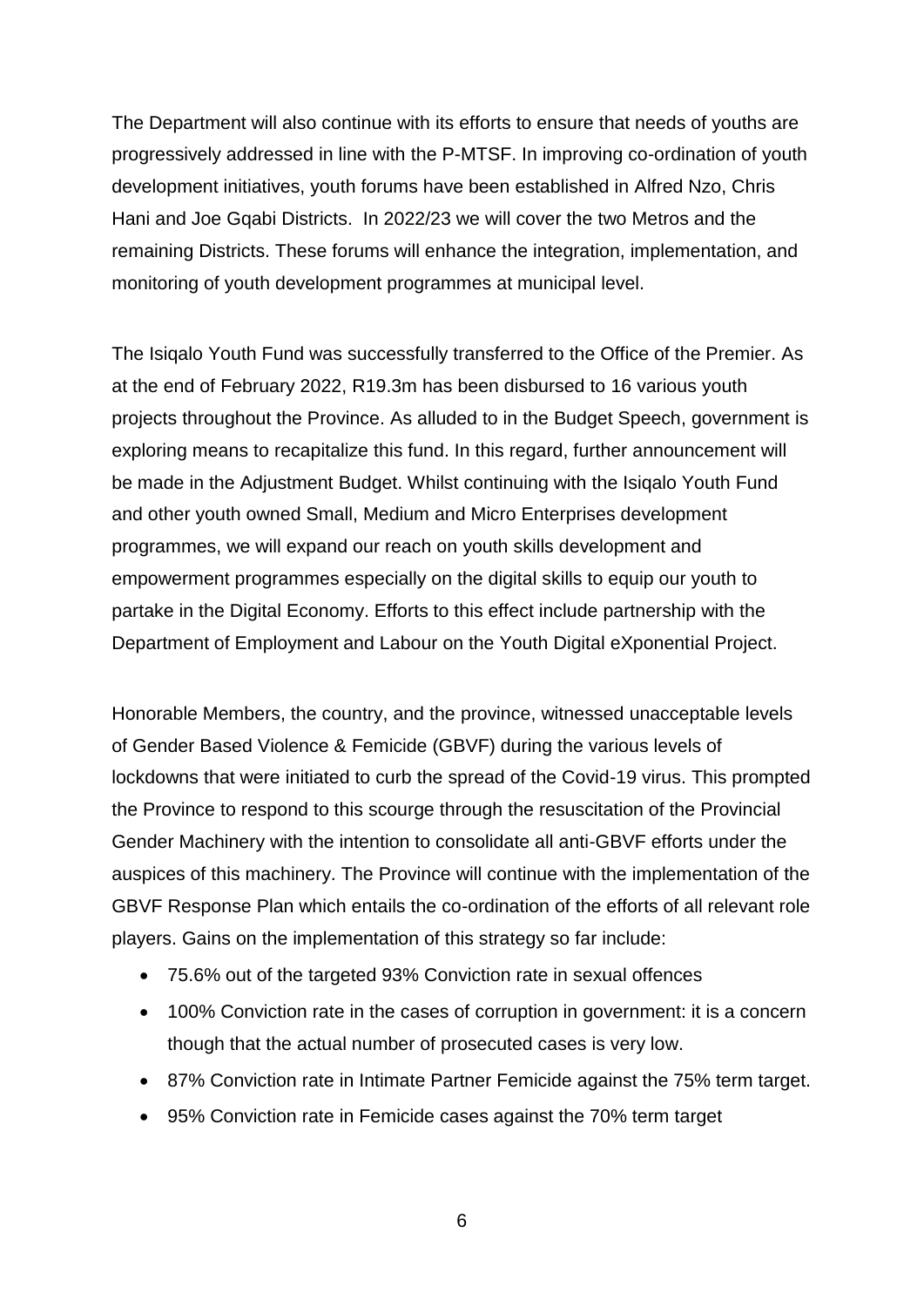- 76% Detection rate for crimes against women 18 years and above against the 75% term target
- 73% Detection rate for crimes against children below 18 years against the 70% term target.

The mainstreaming of the issues of designated groups (women, youth and people with disabilities) in government planning, budgeting, implementation, monitoring and evaluation is an important priority for government in this term. To this effect, the Department will facilitate and support departments and municipalities to conduct gender-responsive planning and budgeting.

The Department also co-ordinates the monitoring, evaluation and research functions. These are critical in providing information to enhance policy making and the planning of the implementation of government programmes. Five projects will be rolled out in the 2022/23 financial year and these are:

- Evaluative research on the implementation of the provincial SMME Development Strategy;
- Evaluative research on the implementation of the Provincial Youth Development Strategy;
- Impact evaluation of Covid-19 on the income of families;
- Design and implementation evaluation of anti-poverty initiatives; and
- Programme evaluation on provision of basic services (water, electricity and sanitation)

There will be a special focus on the monitoring and evaluation of the efficiency and effectiveness of efforts of government to address developmental needs of designated groups. The Khawuleza PMO, which is now operational, will play a significant role in providing real-time information on the performance of these programmes.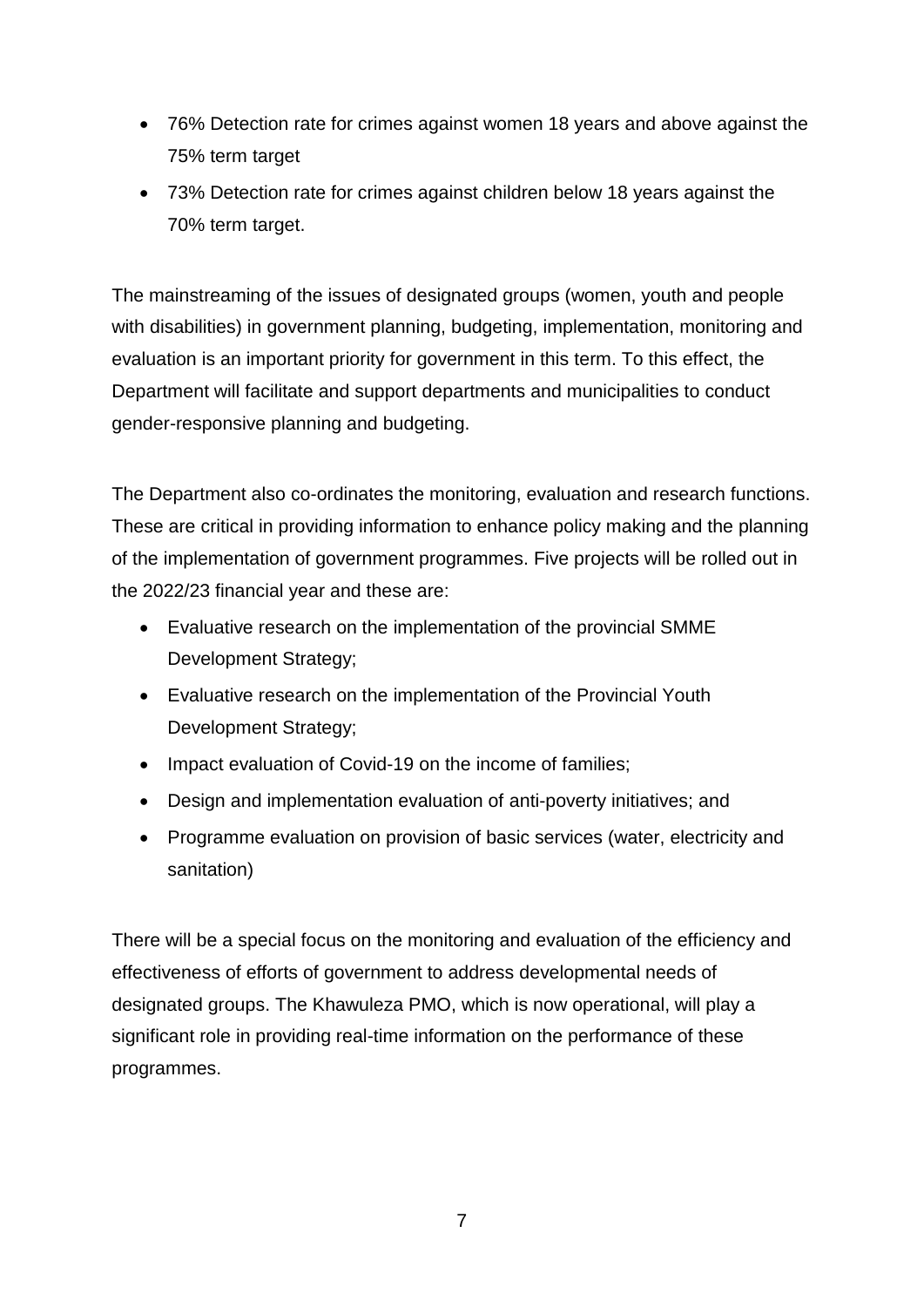Our efforts to mobilise resources from international partners will continue in 2022/23 financial year. Our focus will be on the implementation of existing agreements with Córdoba Province (Argentina); Lower Saxony (Germany); and Zhejiang Province (China).

We will also heighten our efforts to forge partnerships with a region to be identified in the Kingdom of Belgium; Eastern Kavango Province (Namibia); Governorates of Gabes and Medenine (Tunisia); and Kisimu and Mombasa Counties of Kenya. We will seek to conclude the Joint Declaration on Cooperation with the United Nations (UN) in the 2022/23 financial year.

Honorable Speaker, ECSECC**,** the public entity under the Department is also funded through this programme. To this end, a total of **R72,329m** is allocated to the entity to, amongst other projects:

- Supporting the implementation of the Provincial Research Agenda (including evaluation research and the establishment of the Observatory);
- Supporting the development of the Digital economy;
- Supporting the implementation of the DDM One Plans in the Eastern Cape;
- Governance & co-ordination support to the catalytic African Coastal Smart City initiative;
- Providing policy advice on Catalytic Infrastructure Projects (incl. improving technical support the infrastructure portfolio);
- Implementation of the Comprehensive Sexuality Education programme in the Eastern Cape Province;
- Implementation of High Transmission Areas programme in the Eastern Cape Province;
- Socio-economic Compacts / accords through the Development Convention and
- Innovative organisational maturity modelling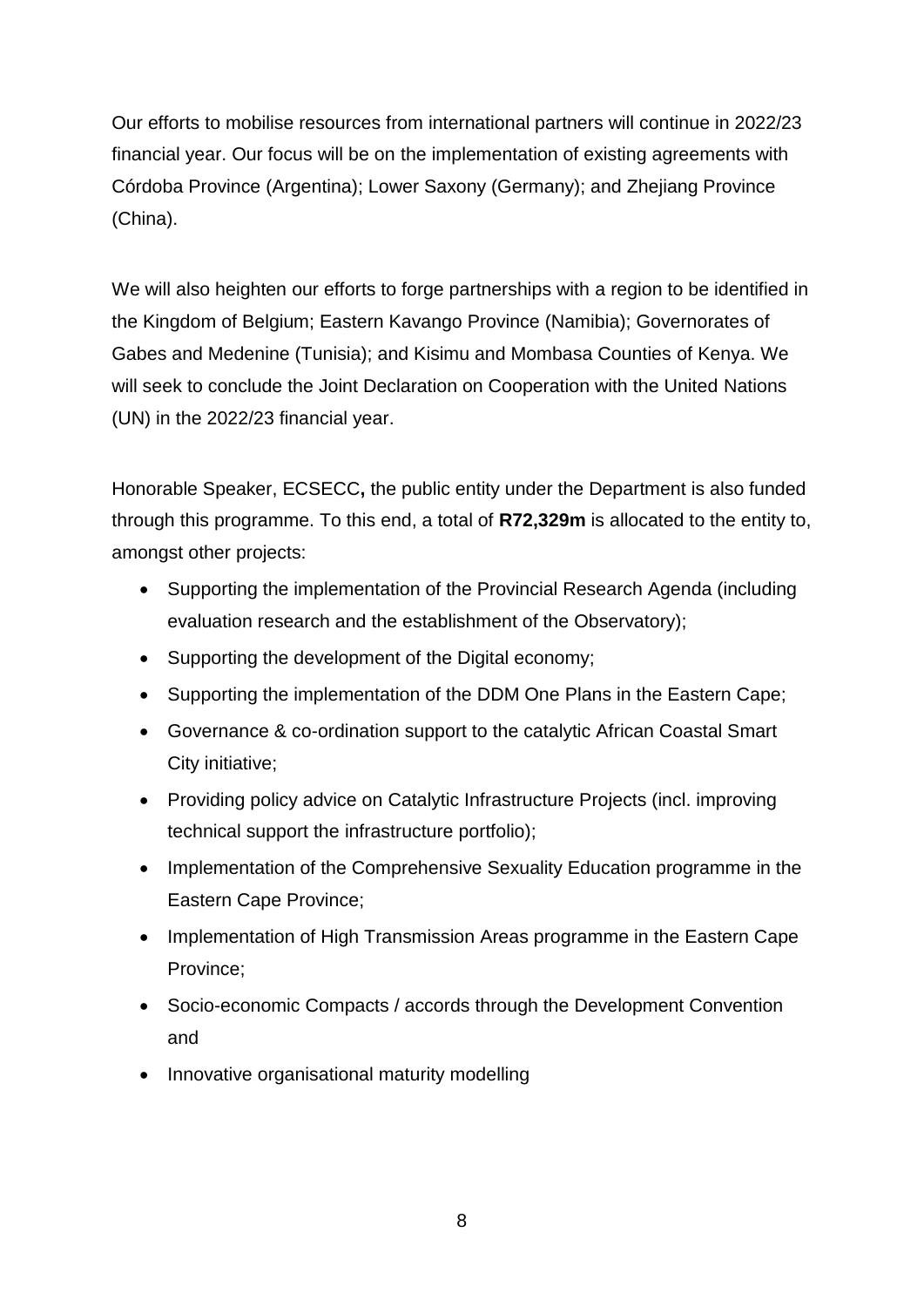## **Programme 3: which deals with Institutional Development and Organizational Support** is allocated **R382 609m.** The Programme is responsible for managing the administration of the public service system and promoting accountable governance by providing institutional development and organisational support services to ensure that the Provincial Government has sufficient skills capacity to efficiently and effectively deliver on its mandate. The programme also renders reliable legal services and a comprehensive communication service on behalf of government.

The Department will implement the shared services model on identified corporate service functions as a means to achieve efficiency in operations of government. Areas being targeted through this initiative are change management; operations management framework; organisational development and job evaluation; advertising of vacancies; leadership development; ICT; investigations; and communications.

The Office of the Premier will continue to monitor recruitment processes with an intention to ensure that vacant funded posts are filed within 6 months. Support will also be provided to departments that are undergoing review of their organisational structures to ensure that these organograms are in line with the mandates and are well poised to enhance service delivery in these departments. Culture change programmes will be facilitated, and these include the establishment of change agent network and implementation of quick win projects in departments

Through the work of this programme, the Department will heighten its efforts to mobilise financial resources for the implementation of provincial skills strategy. We will build on the agreements that we concluded with the various SETAs to ensure more youth benefit from these skills projects. These agreements include collaboration with merSETA worth R34,8m which will benefit 140 Artisans and 40 Engineering students and the collaboration with the Education, Training and Development Practices Seta for the training of 100 unemployed youth as plumbers, just to mention a few.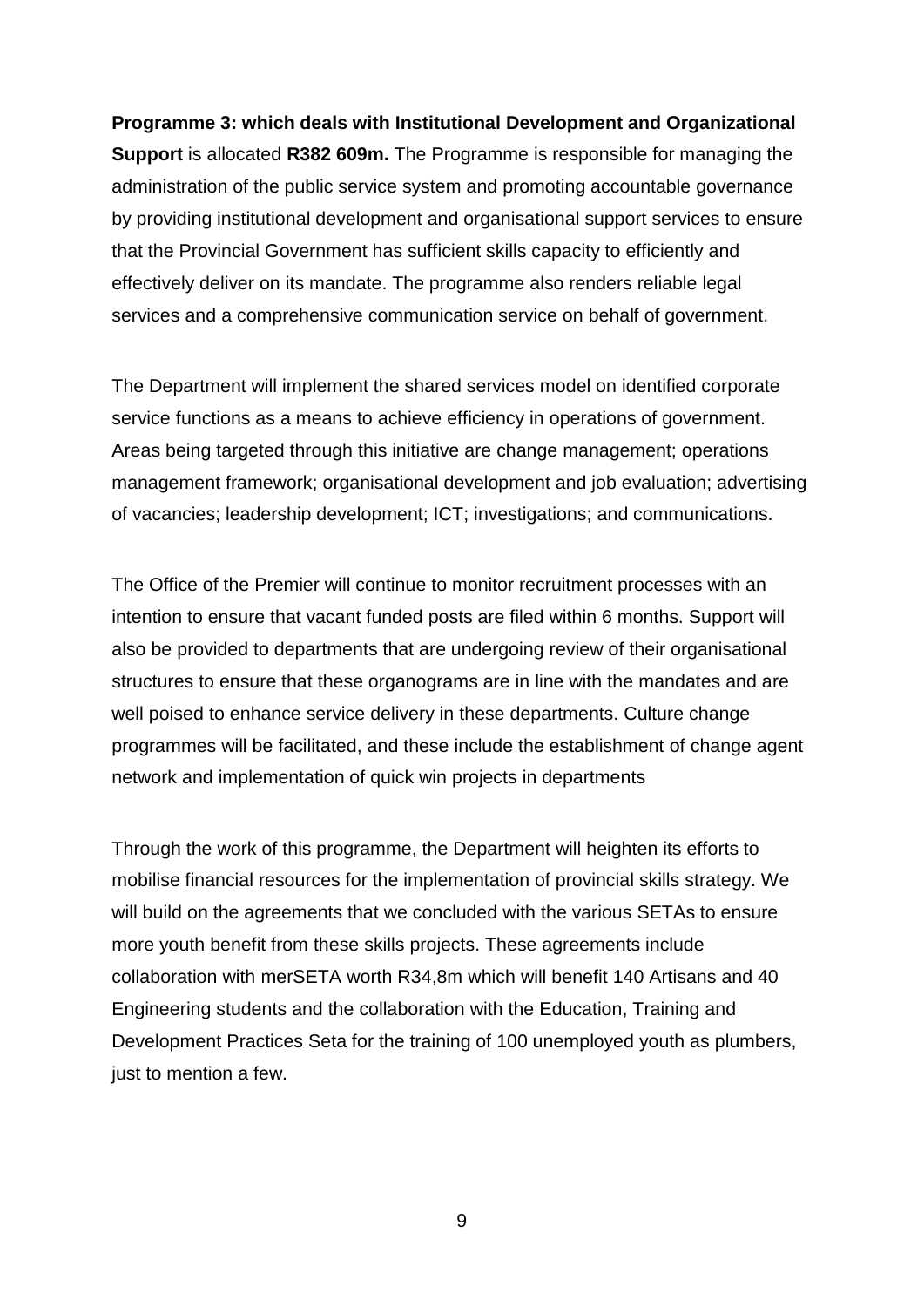In the 2021/22 financial year we have placed 3,042 young people in various institutions for experiential learning. Bolstered by such successes the Department has set itself a bold target of mobilizing R100m investments from the SETAs in support of skills development which will benefit mostly the unemployed youth.

The Department has prioritised the roll out of programme to capacitate government officials with the requisite skills that are of transversal nature. A total of 491 Provincial Public Servants were trained since the beginning of the 2021/22 financial year in the areas of procurement, change management, employment relations, leadership development and induction.

On ICT, the implementation of the Broadband Project has gained momentum and traction although the roll-out has not met planned targets due to factors such as delays in wayleave approvals in municipalities taking more than 90 days in some cases, acts of vandalism, delays in on boarding service providers, and earlier delays in procurement due to lockdown.

These matters have received attention and currently 240 government sites have been connected. We envisage to increase the number of connected sites to 600 by June 2022. We further expect that by the December 2022 this will grow to 1200 sites. This will increase the number of SMMEs benefiting. To this effect, the database of participating contractors will be reviewed annually. The OTP is working with SITA and the implementing service provider to develop an acceleration plan to fast track the rollout to ensure that the 2700 sites under the contract are delivered before the target date of June 2024. The department will also engage relevant national government entities to expand access to the internet through the SA Connect programme. This will help the province connect more sites than those funded through our own broadband initiative.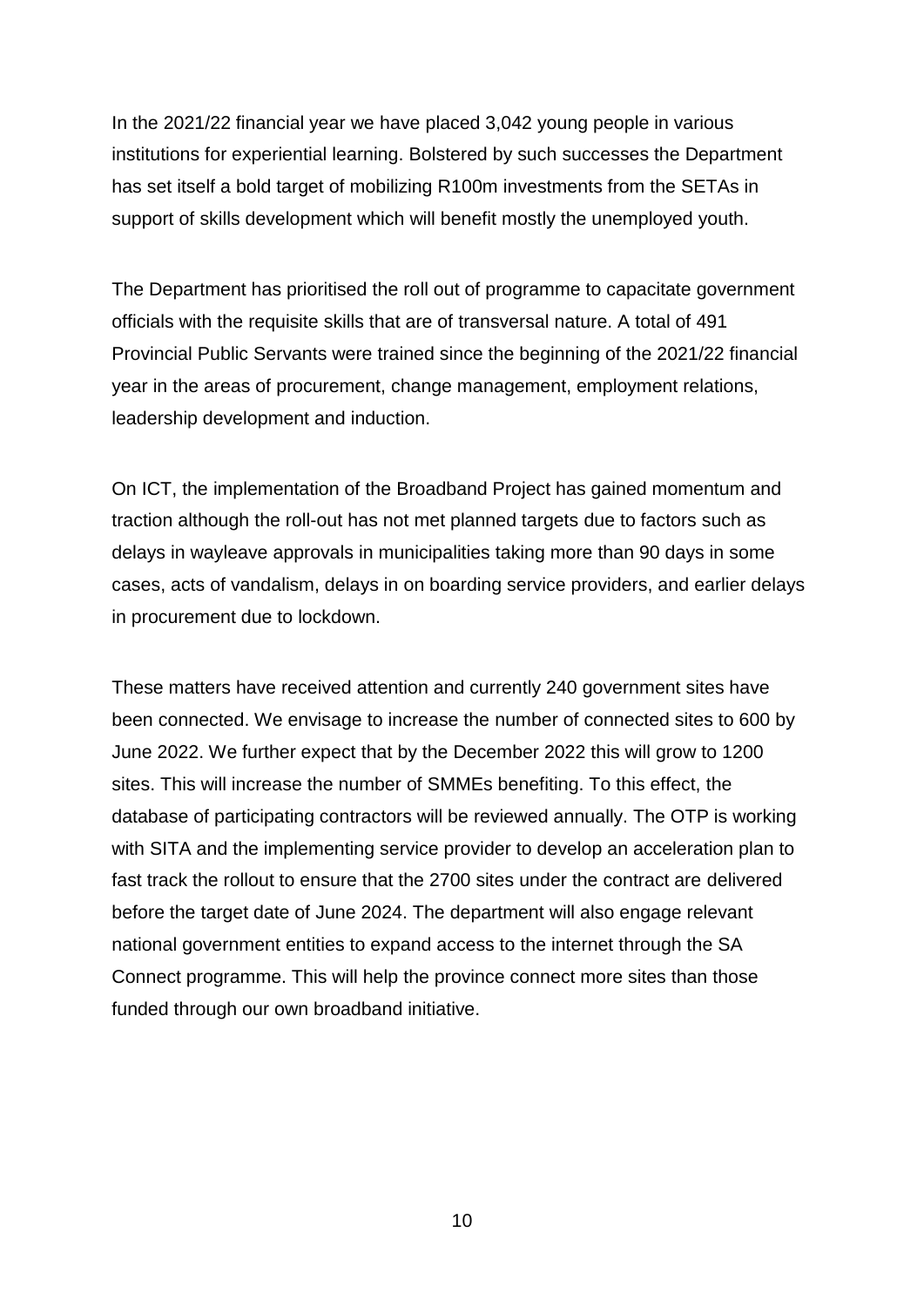Honorable Members, we have undertaken a number of initiatives in the implementation of the Provincial Digital Transformation Strategy. These include:

- The launch of the Digital Skills Training Centre in Mthatha in June 2021 where digital training was offered to over 300 matric students in Microsoft fundamentals, design thinking and programming.
- Digital skills training programmes were also rolled out through NEMISA benefiting over 1000 youth on both digital literacy and specialized 4<sup>th</sup> Industrial Revolution courses, and
- The launch of Microsoft Virtual Innovation Hub in Queenstown for digital skills courses, certification and resources from LinkedIn, GitHub, and Microsoft.

More youth digital training is targeted going forward through the existing partners including other new partners such as Department of Labour Youth digital training programme, which is targeting over 1000 youths, ELIDZ through their newly established digital hub, and NEMISA.

The focus for these programmes will shift towards addressing emerging skills requirements particularly those linked to the 4th Industrial Revolution.

The Office of the Premier commenced the rollout of e-governance systems across departments in 2020/21. To date e-leave, e-recruitment and electronic salary payslip distribution systems have been implemented in 8, 7 and 5 departments respectively. In 2022/23 the priority will be to roll out e-government systems as follows:

- Rollout of e-leave in Departments of Education, Human Settlements and **Health**
- Rollout of e-recruit in department of health
- Rollout of Electronic salary payslip distribution (EDD) in the remaining 8 departments in the province

The outlined e-government systems will enable the provincial government to leverage on ICT and provide much needed efficiencies in administrative functions of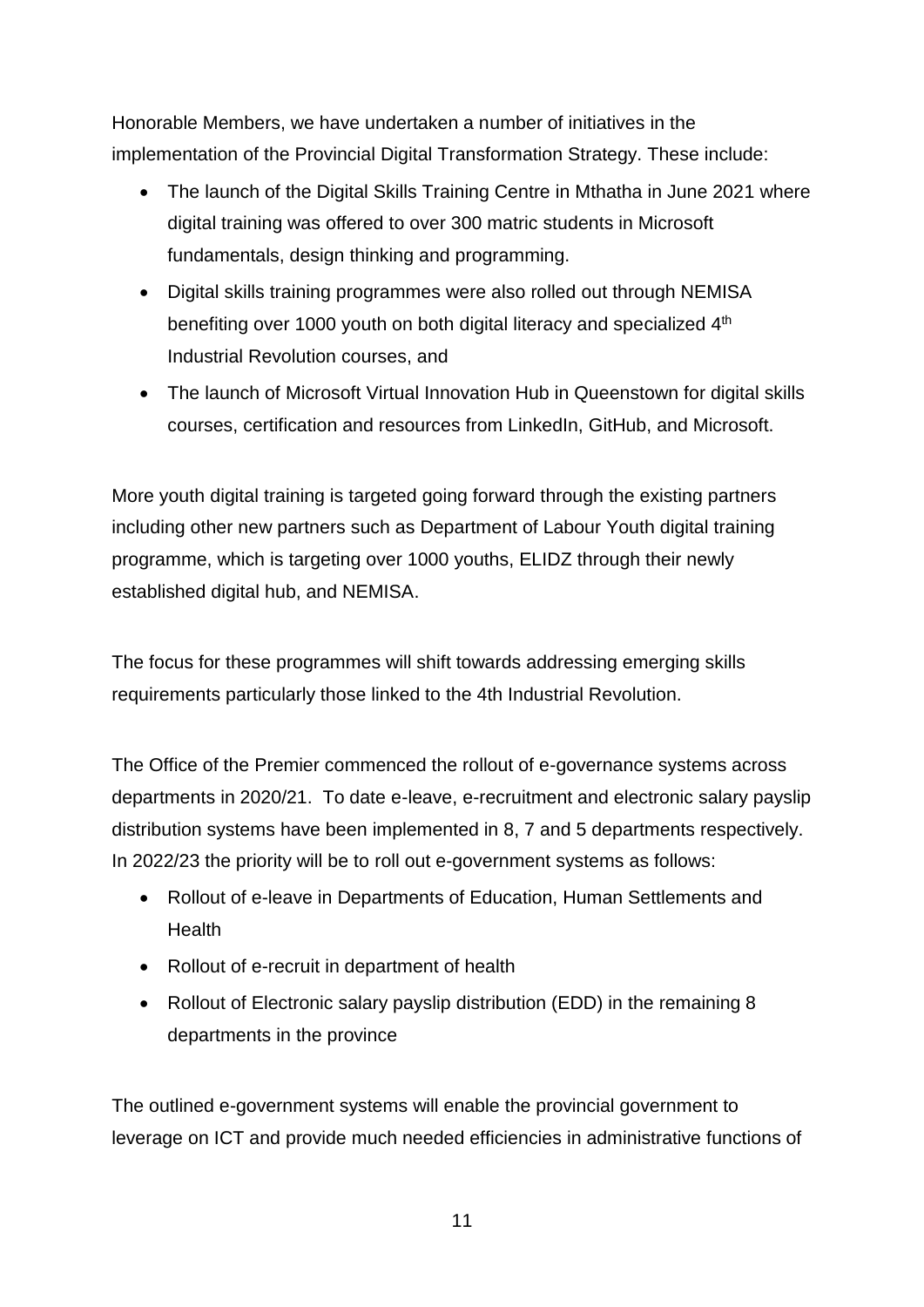government thereby improving corporate governance and streamlining business processes.

Our efforts to root-out corruption in the public service will also continue as we remove conflicted officials from the Centralized Supplier Database and taking the necessary disciplinary actions. The department also complies fully with the Executive Council resolution to publish details of awarded tenders. A framework and strategy for implementing lifestyle audits in the public service was approved and government officials are currently being capacitated for implementation. The Eastern Cape Provincial Cross-Sectoral Anti-Corruption Forum was established. All these initiatives lay a good foundation for our work on zero tolerance to corruption in the public service.

The OTP is working collaboratively with the Departments of Health and Provincial Treasury to manage the medico-legal claims. The Specialised Litigation Unit has been established in the OTP in the 2021/22 financial year. In this regard, the three departments are pursuing various strategies to reduce the number of medico-legal cases, including the public health care defence strategy in the case of Noyila vs Department of Health, which was argued in Bhisho High Court in November 2021.

This strategy aims to convince the courts that the Department of Health, through its medical institutions, is able to provide an adequate level of care to its patients (in particular, the Cerebral Palsy patients). We believe that, if the court accepts our argument, the judgment debts will be significantly reduced, and will significantly reduce the outflow of lump sum payments.

In addition, the three departments have launched an application to provide for staggered payments instead of lump sum payments. In terms of this application to court, the province is requesting that current judgement debts be paid in instalments of R 500 000, sixth monthly. This is resulting in the temporary cessation of lump sums flowing out of the Department of Health coffers.